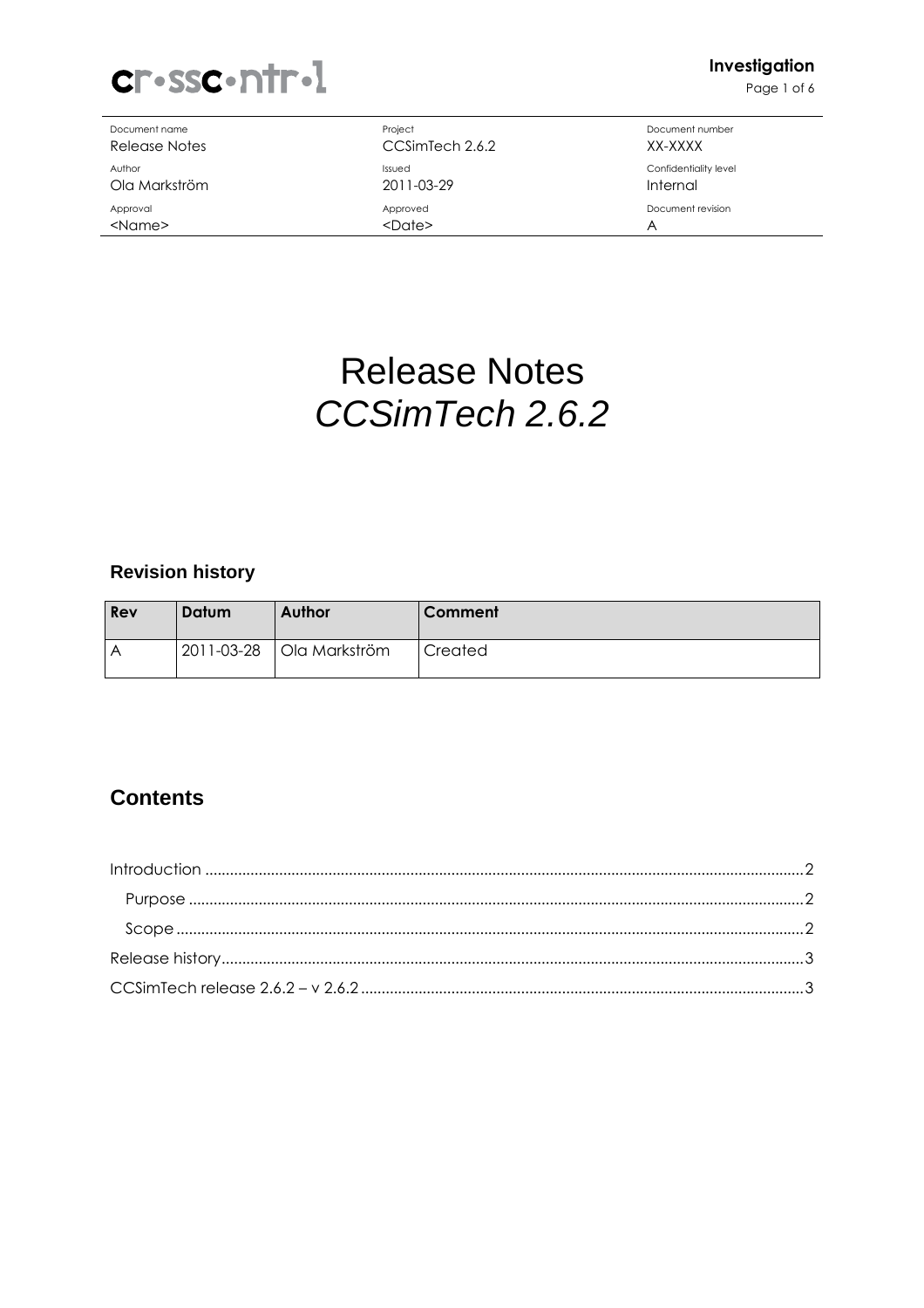## Introduction

## Purpose

The purpose of the Release Notes is to communicate the major new features and changes in the different releases of CCSimTech 2.6.2. It also documents known problems and workarounds.

## Scope

The document describes all releases of CCSimTech 2.6.2.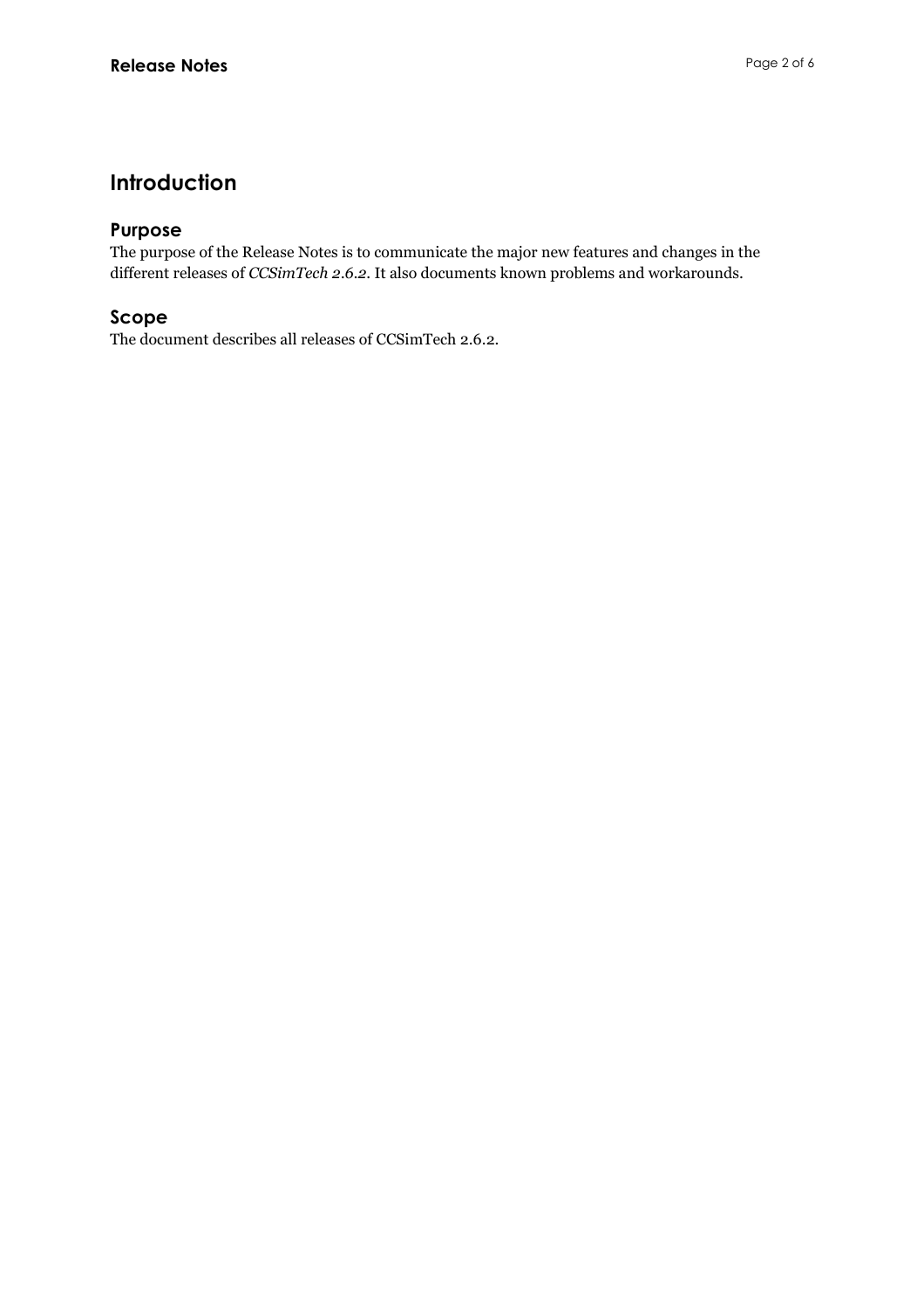## Release history

CCSimTech  $2.6.2 - y 2.6.2$ 

2011-03-28, Ola Markström, CrossControl

About this release

This release aim to make CCSimTech work on Windows 7 (32- and 64bit).

## Solved bugs since last release

| <b>Bug</b> | <b>Description</b>                                                   |
|------------|----------------------------------------------------------------------|
| 2751       | Windows7 Compatibility                                               |
| 2855       | TimeSync control panel not working                                   |
| 2858       | CCSimTech on Windows 7 (32- and 64-bit)                              |
| 2861       | The server name and port aren't saved unless you check out a license |

#### Known bugs and limitations

## Ixxat driver crashes when reading writing CAN messages several times

We have a test automation scripts that read and write CAN messages through CCSimtech API in mixed environment. After running test scripts for a while, Ixxat adapter crashes .

NOTE: We have not been able to reproduce this.

#### ESAB software administration tool (ESAT) not working

ESAT using the old SimCan solution with a lib. A work around is to use the new solution is to recompile ESAT with simcan.c instead of the lib.

## IoTool history not updated when the cell is selected.

This is a drawback but instead the cells not flickering when you read it.

Target system requirements

Other requirements

-

Installation on Windows 7

- 1. Right click on the MSI file.
- 2. Click on Properties.
- 3. Click on the Compatibility tab. (see screenshot below)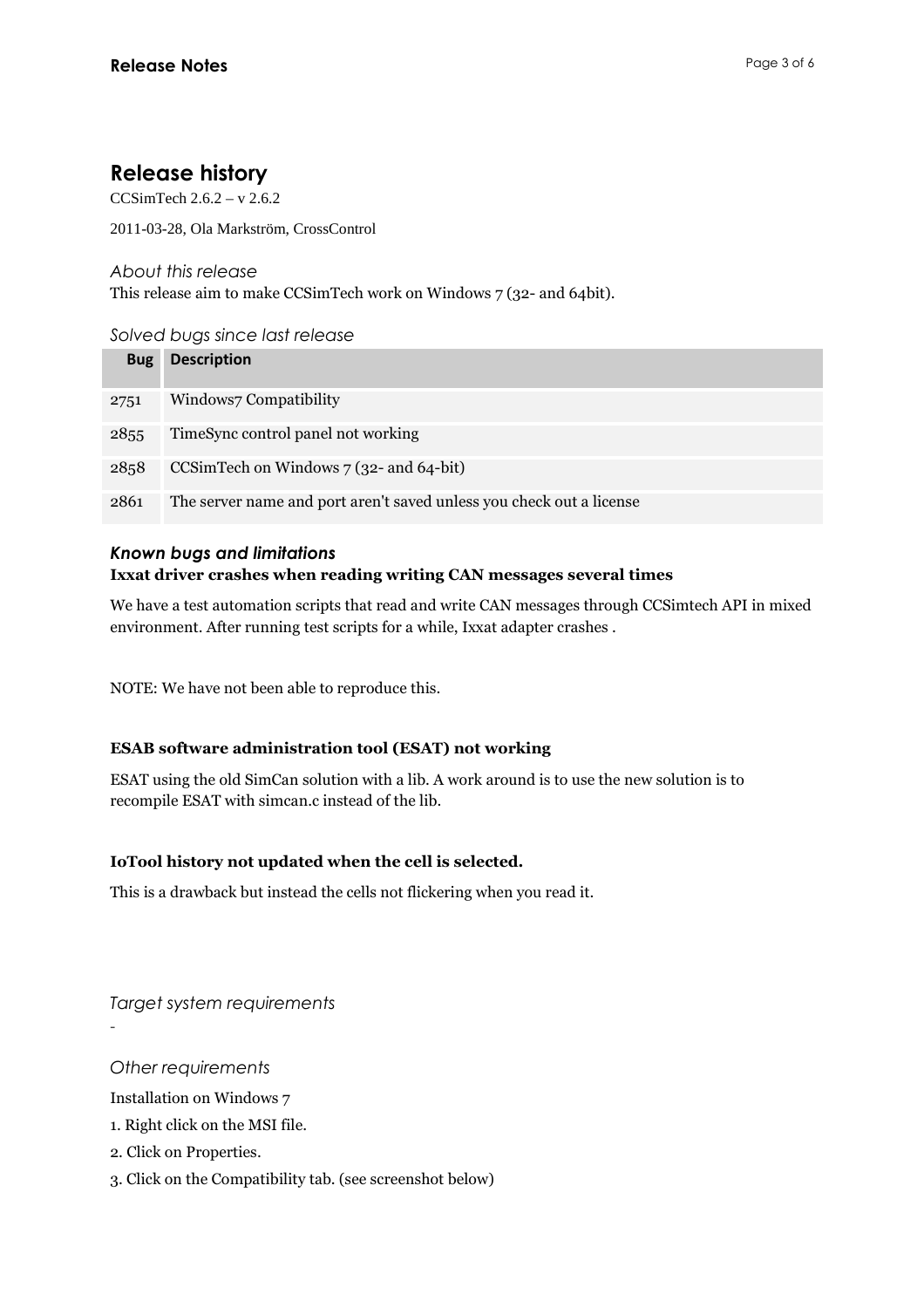4. Check the Run this program in compatibility mode for box. (see screenshot below). Select "Previous version of Windows". This option will allow Windows 7 to automatically use the previous version compatibility mode it thinks is best for the MSI file to run properly as.

| Allmänt                                                  | Kompatibilitet                                                                                                                                                                    |          |  |  |
|----------------------------------------------------------|-----------------------------------------------------------------------------------------------------------------------------------------------------------------------------------|----------|--|--|
|                                                          |                                                                                                                                                                                   | Säkerhet |  |  |
| Hjälp mig att välja inställningar<br>Kompatibilitetsläge | Om du har problem med det här programmet och om det fungerat<br>korrekt på tidigare Windows-versioner kan du välja det<br>kompatibilitetsläge som matchar den tidigare versionen. |          |  |  |
| Tidigare version av Windows                              | Kor detta program i kompatibilitetslage for:                                                                                                                                      |          |  |  |
|                                                          |                                                                                                                                                                                   |          |  |  |
| Inställningar                                            |                                                                                                                                                                                   |          |  |  |
| Kör i 256 färger                                         |                                                                                                                                                                                   |          |  |  |
|                                                          | Kör i bildskärmsupplösningen 640 x 480                                                                                                                                            |          |  |  |
| Inaktivera visuella teman                                |                                                                                                                                                                                   |          |  |  |
|                                                          | Inaktivera skrivbordssammansattning                                                                                                                                               |          |  |  |
|                                                          | Inaktivera skalning vid hög DPI                                                                                                                                                   |          |  |  |
| Privilegienivà                                           |                                                                                                                                                                                   |          |  |  |
|                                                          | Kör det här programmet som en administratör                                                                                                                                       |          |  |  |
|                                                          |                                                                                                                                                                                   |          |  |  |
|                                                          | <sup>(e</sup> Andra inställningar för alla användare                                                                                                                              |          |  |  |

NOTE: A new license needs to be retained after installation.

NOTE: The installation needs to be run as administrator in Windows 7.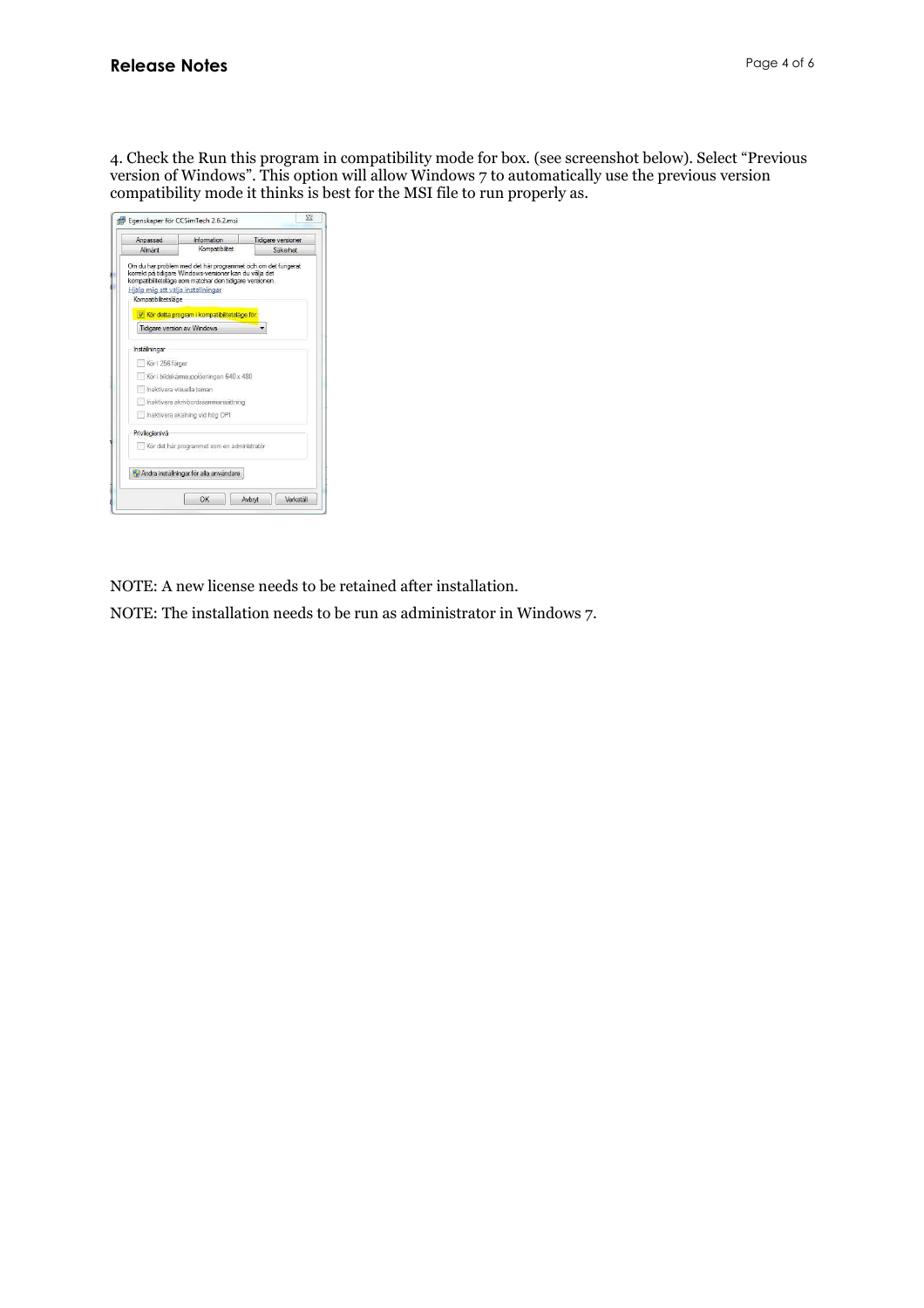## Included in this release

| <b>FILE NAME</b>                                                 |  |  | <b>FILE VERSION</b> |  |                    |
|------------------------------------------------------------------|--|--|---------------------|--|--------------------|
| BusToolExe.exe. 1.3.4.4                                          |  |  |                     |  |                    |
| can.dll 7.1.2.5                                                  |  |  |                     |  |                    |
| canrx.exe 5.40.0.0                                               |  |  |                     |  |                    |
| cccan.dll 5.40.0.0                                               |  |  |                     |  |                    |
| CCCanInterface.dll. 7.1.2.5                                      |  |  |                     |  |                    |
| CCLicense.exe 1.1.5.4                                            |  |  |                     |  |                    |
| ControlPanel.exe. 1.0.0.6                                        |  |  |                     |  |                    |
| HwConfig.dll. 7.1.2.5                                            |  |  |                     |  |                    |
| HwXML.dll 7.1.2.5                                                |  |  |                     |  |                    |
| Interop. VCIWRAPPERLib. DLL 1.0.0.0                              |  |  |                     |  |                    |
| IoTool.exe. 2.0.3.4                                              |  |  |                     |  |                    |
| IXXATCanInterface.dll 7.1.2.5                                    |  |  |                     |  |                    |
| IXXATRx.exe 7.1.2.5                                              |  |  |                     |  |                    |
| LicenseControlDLL.dll 1.3.0.5                                    |  |  |                     |  |                    |
| LogFileReader.exe 1.0.0.6                                        |  |  |                     |  |                    |
| MemoryTool.exe. 1.0.0.0                                          |  |  |                     |  |                    |
| RS485.dll 1.0.0.5                                                |  |  |                     |  |                    |
| SimCan.dll. 7.1.2.5                                              |  |  |                     |  |                    |
| SimCanCS.dll.    . 7.1.2.5                                       |  |  |                     |  |                    |
| SimCanInterface.dll 7.1.2.5                                      |  |  |                     |  |                    |
| SimDisplayDLL.dll 1.3.1.3                                        |  |  |                     |  |                    |
| $\verb SimInterruptCS.edu . \ldots \ldots \ldots \verb 1.0.2.4 $ |  |  |                     |  |                    |
| SimInterruptDLL.dll 1.0.4.4                                      |  |  |                     |  |                    |
| SimIo2CanDLL.dll.                                                |  |  |                     |  | $\ldots$ 1.0.2.57  |
| $SimIoPortCS.dll 1.4.4.4$                                        |  |  |                     |  |                    |
| SimIoPortDLL.dll.                                                |  |  |                     |  | $\ldots$ $1.4.5.6$ |
| SimLIN.dll.                                                      |  |  |                     |  | $\ldots$ 1.0.0.19  |
| SimLinCS.dll. 1.0.0.30                                           |  |  |                     |  |                    |
| $SimMemory$ .dll 1.0.4.5                                         |  |  |                     |  |                    |
| $SimMemoryCS.dll 1.0.2.5$                                        |  |  |                     |  |                    |
| $SimRtccS. dll.     1.0.2.5$                                     |  |  |                     |  |                    |
| SimRtcDLL.dll 1.0.2.34                                           |  |  |                     |  |                    |